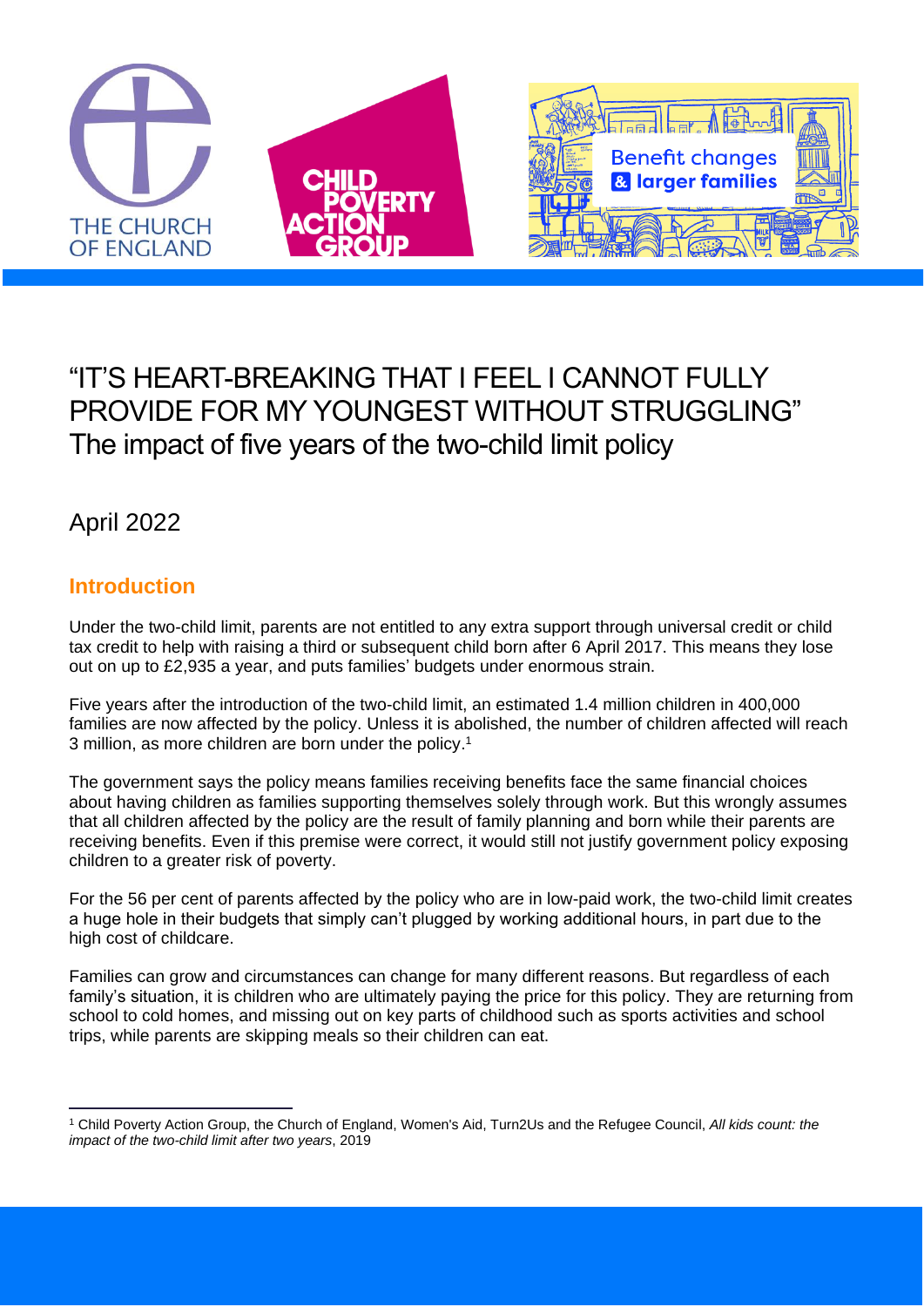As inflation now pushes a thirty year high and energy bills soar by 54 per cent, the gap between what affected families need to get by and what they receive will widen even further. More parents will face extremely difficult choices as their families are pushed deeper into poverty.

Our social security system should support families and give children the best start in life, regardless of how many siblings they have. The government must remove the two-child limit to allow all children to thrive.

This joint report by Child Poverty Action Group (CPAG), the Church of England and the Benefit Changes & Larger Families research project presents new estimates of the number of families affected by the two-child limit, and provides an insight into the impact of the policy using direct quotes from a survey of over 2,500 families affected by it.<sup>2</sup>

#### **Over 1 million children are now affected by the two-child limit**

Government figures show that last year 1.1 million children in 310,000 families were affected by the policy - most (56%) of those families were in work. <sup>3</sup> In April 2022, **five years after the introduction of the two-child limit, we estimate that 1.4 million children in 400,000 families are now affected by the policy.<sup>4</sup>**



#### An estimated 1.4 million children are now affected by the two-child limit

 $\overline{a}$ <sup>2</sup> Since February 2019, users of the Entitledto benefits calculator who are likely to be subject to the two-child limit have been invited to participate in an online survey. By March 2022, the survey had received 2,510 responses, including 403 responses in the last six months.

<sup>3</sup> Department for Work and Pensions, *Universal Credit and Child Tax Credit claimants: statistics related to the policy to provide support for a maximum of 2 children, April 2021*, 2021

<sup>4</sup> Author's calculations using Family Resources Survey 2019-20, UKMOD.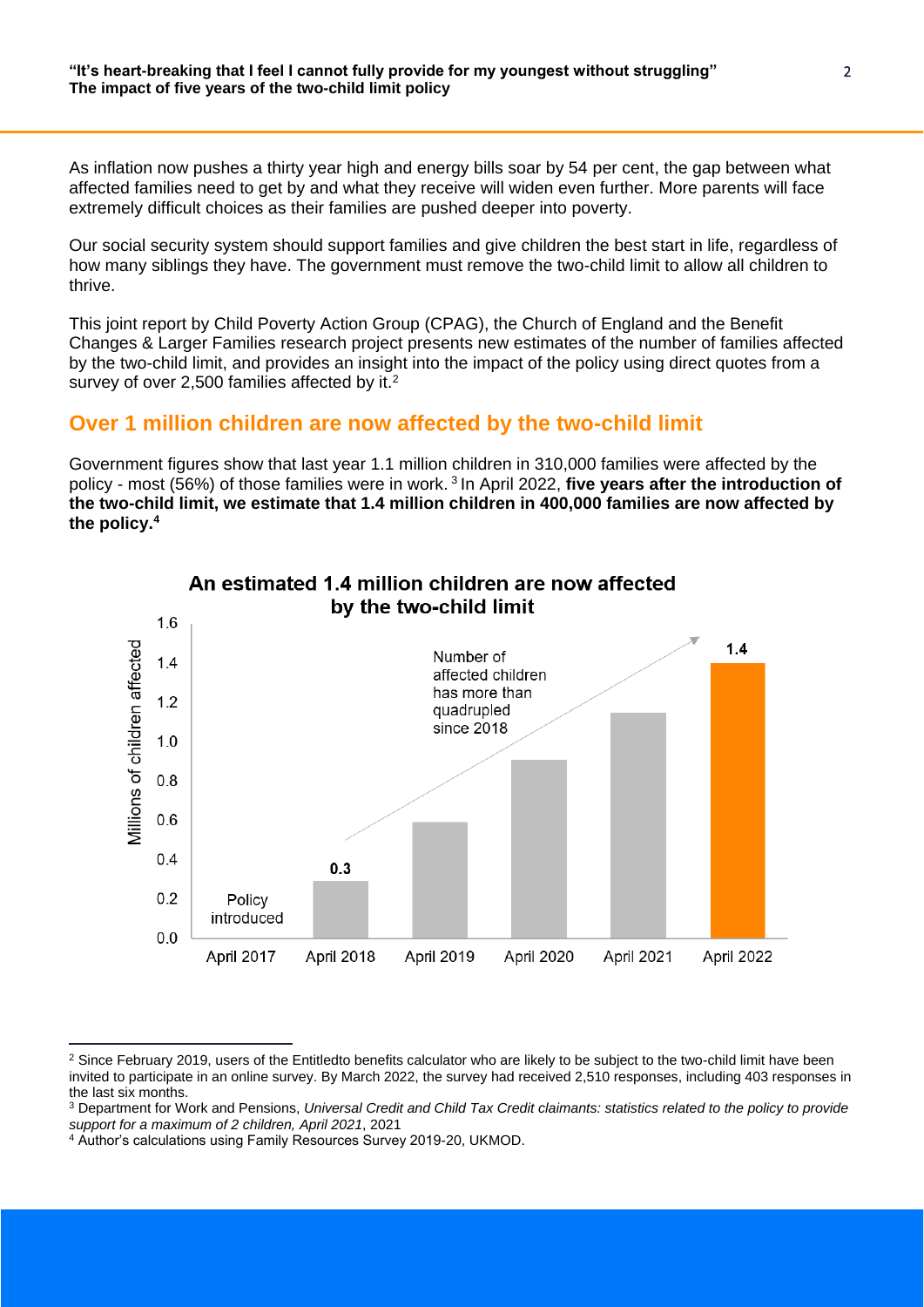The number of families affected by the two-child limit will continue to grow the longer it remains in place, as nearly all low-income families with three or more children become subject to the policy.<sup>5</sup> The number of affected children has more than quadrupled<sup>6</sup> since the limit was introduced and, once fully rolled out, will double again to reach 3 million.<sup>7</sup>

#### **The gap between what families need and receive**

The two-child limit breaks the historic link between need and entitlement, a founding principle of our social security system. It means that a family with a third child aged six, and another family with a third child aged four, are treated very differently by our social security system, merely on the basis of when their third child was born. If both families experienced job loss and sought help through the social security system, the family with the younger child would receive £2,953 less a year.

*"We were unaware of the 2 child limit when we had our third child. I think it's very unfair that parents get money for their 3rd child if they were born before the cut-off date. How is that fair to other families with 3 children? My partner works full time and even has to put in overtime at weekends so we can get by. We struggle to buy clothes, food and just basic necessities."*

A family affected by the two-child limit is left with just £750 a year in child benefit to help with raising their third child.<sup>8</sup> At the start of 2022, a couple with two children (aged 11 and 5) could cover 85 per cent of the basic costs of raising their children to an acceptable standard of living with the children's benefits they receive.<sup>9</sup> Having a third child would mean they could cover just 64 per cent.

Even before the recent spike in inflation, the cost of providing a socially-acceptable minimum standard of living for a third child was estimated to be around £4,000 a year.<sup>10</sup> With no additional support, families' budgets are severely stretched trying to accommodate the increase in costs having another child brings.

#### **Children miss key childhood moments and families experience hardship**

The two-child limit has a severe impact on the day-to-day lives of affected families. Over the past three years, we have surveyed 2,510 families across the country who are affected by the policy, hearing directly about how it affects their lives.<sup>11</sup>

Many parents say they are forced to cut back on essentials, such as not putting on the heating or skipping meals so that their children don't go without.

<sup>11</sup> See note 2

 $\overline{a}$ <sup>5</sup> The policy affects a family's third or subsequent child born after the policy was implemented in 2017.

<sup>&</sup>lt;sup>6</sup> Official statistics on the number of children affected by the limit were produced for 2019 onwards. We estimate the number of children affected by the policy in 2018 at just under 300,000.

<sup>7</sup> See note 1

<sup>8</sup> Child benefit in 2022/23 is worth £14.45 a week, the equivalent of £751.4 a year.

<sup>9</sup> CPAG analysis drawing on the Minimum Income Standard (MIS) methodology developed by Donald Hirsch - see Child Poverty Action Group, *Cost of a child in 2021*, 2021. Children's benefits include the child element of universal credit and child benefit. 'Basic cost' is the cost of raising a child not including rent, childcare, and council tax.

<sup>10</sup> Child Poverty Action Group, *Cost of a child in 2021*, 2021. The yearly basic cost (excluding rent, childcare and council tax) of raising a third child aged 0-4 is £4,094.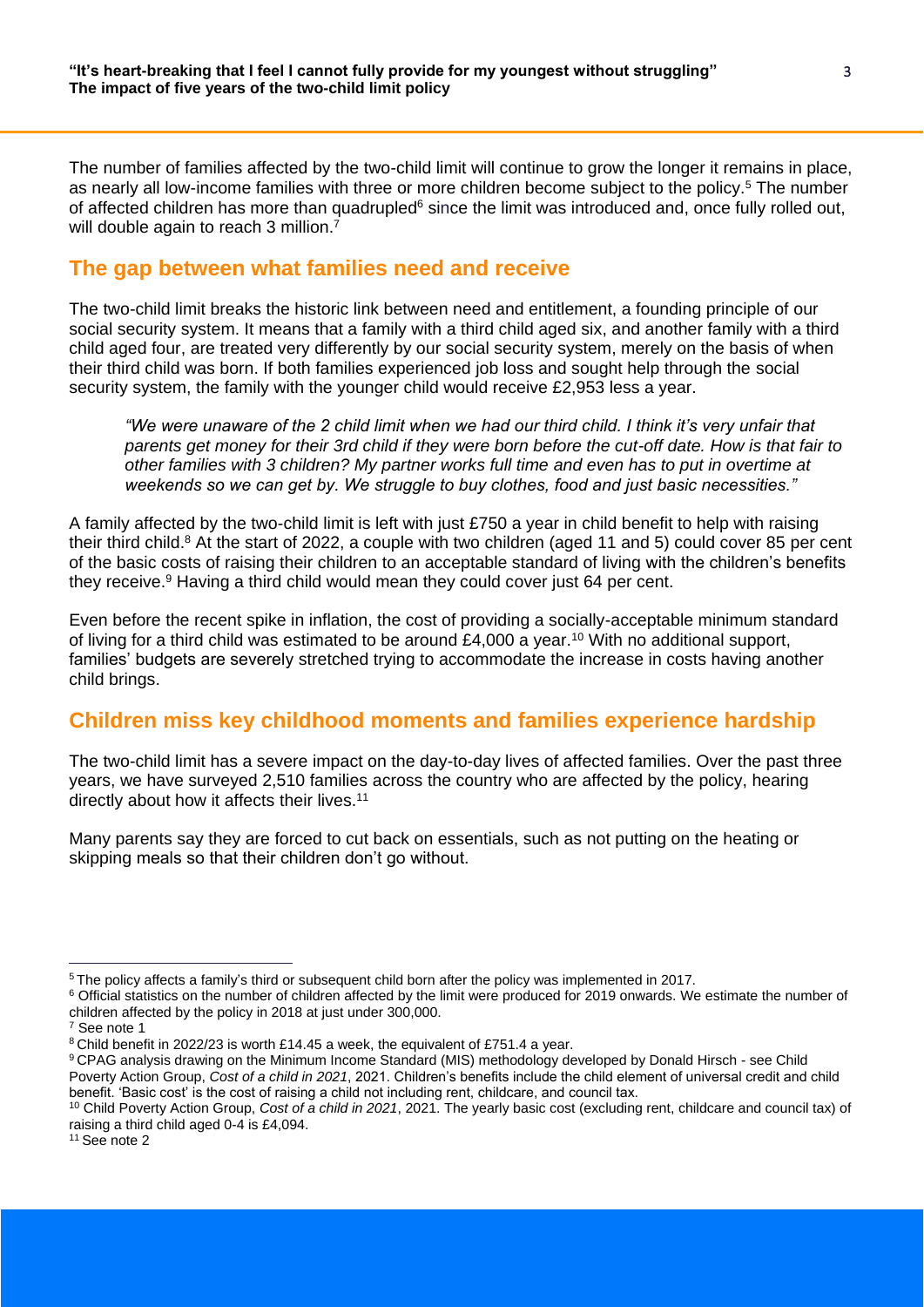*"Having four children is hard as two was not planed (failed implant). I struggle buying day to day things for my children and I go without food most days just so my children can eat and be clothed."*

*"I find that I just do not have enough to cover the essentials every month and there is always something that I am behind on. I struggle with affording food every week especially as the cost of that seem to be going up constantly."*

*"We wear extra layers of clothes as I cannot afford to put the heating on. We shower on a Wednesday and Saturday to reduced energy bills but we shouldn't have to live like this."*

Despite cutting back essential spending, many families say they are falling behind on bills and rent and are forced to take on debt to pay for the essentials, which risks spiralling into unmanageable amounts.

*"Sometimes I struggle to pay rent and bills because I don't always have enough money to buy food and get gas and electricity. So I'm now in a lot of debt. I also don't believe in abortions so that was not an option. I fell pregnant while using contraception."*

*"Having 4 children it's a struggle to buy electric and food and clothing etc my money is meant to last a month but is gone within 2-3 days because I'm in a vicious circle of having to borrow or use debt to get by."*

Parents are trying their best to shield their children from the worst effects of living on a reduced income. But the impact on children is often unavoidable, restricting children's ability to take part in extracurricular activities, school trips, and socialise with their friends.

Many parents tell us about the toll not being able to provide for their children takes on their mental health and their children's wellbeing.

*"My children have been affected socially and emotionally [and] have to give up their sports and extra educational programs. They lost close friends, confidence and I have been affected mentally with the guilt I cannot give my younger children the opportunities I used to afford the older kids."*

*"I dread when the children come home with a letter for a school trip/scouts trip etc. as I know I am going to struggle to find the money to pay for it. I know it was my choice to have 4 children but it wasn't my plan to become a single parent. I feel like [I] fail my children. I want them to have all of the opportunities possible to become successful in their lives but it feels that in order to do this you need money."*

*"The two-child limit makes me feel like my third child is non-existent and or [not] considered in this world, and it's heart-breaking that I feel I cannot fully provide for my youngest without struggling."*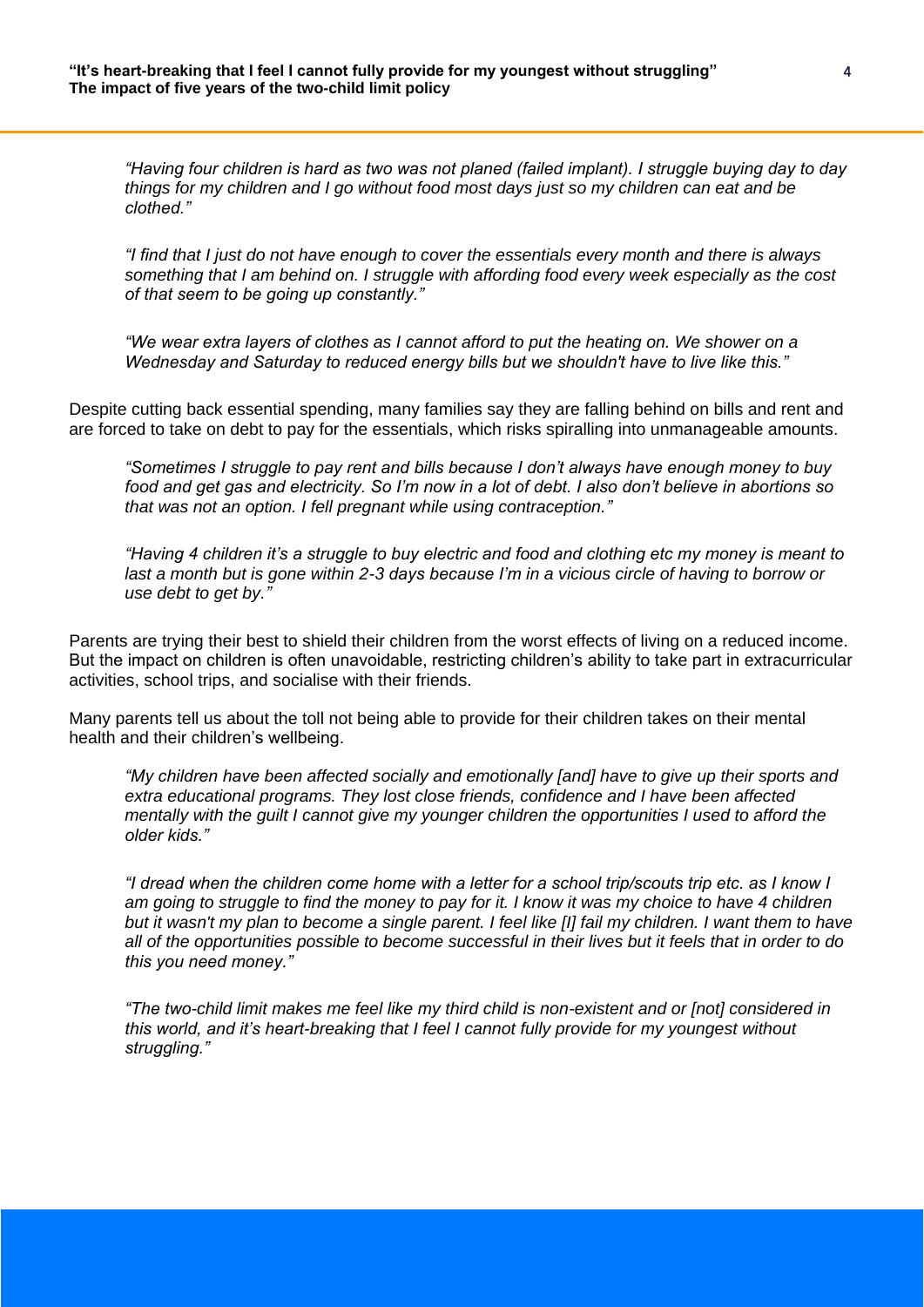### **Rising living costs are putting even more pressure on families' budgets**

As inflation now hits a thirty year high and energy bills soar, low-income families will feel significantly more pressure bearing down on their budgets. On 11 April 2022, benefits will be increased by just 3.1 per cent, less than half the expected rate of inflation, meaning families are experiencing a significant real-terms cut in their benefit income.<sup>12</sup>

The squeeze will be even greater for families affected by the two-child limit. Assuming that the cost of raising a child increases in line with inflation this year,<sup>13</sup> the cost of raising three children (aged 11, 5, and under 1) will increase by around £23 a week, but a family with three children will see their income from children's benefits increase by just £5. On top of the budgetary constraints that families are already facing, families with three children affected by the two-child limit will see the shortfall between what their children need and the support they can get through children's benefits grow by a further £940 to over £7,000 a year.



**Yearly shortfall between children's benefits and the basic cost of a child in 2021 and 2022** 

## **Some children face a disproportionate risk of poverty as a result of the two child limit**

We calculate that 55 per cent of those affected by the two-child limit are couple families, 40 per cent are single-parent families headed by women, and 5 per cent are single-parent families headed by men.<sup>14</sup> With women much more likely to be single parents than men, the policy disproportionately affects women. Single parents are more likely to need support from the social security system, particularly

<sup>12</sup> Child Poverty Action Group, *Pushed deeper into poverty: the impact of the benefit cap on families amid rising prices*, 2022 <sup>13</sup> The Office for Budget Responsibility (OBR) forecasts inflation to reach 8 per cent this year. See OBR, *Economic and fiscal outlook – March 2022*, 2022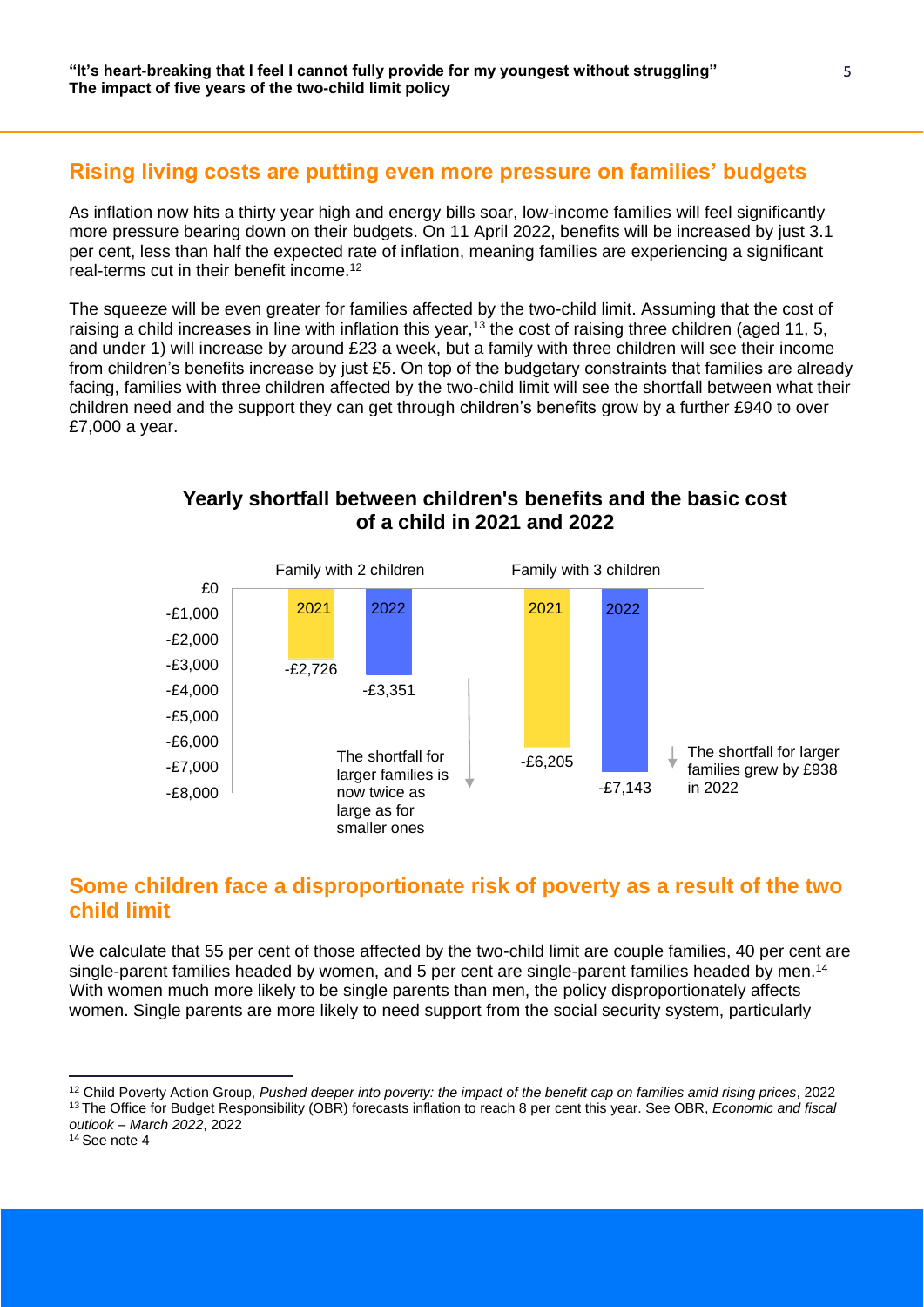when their children are young. As sole carers, they face additional challenges balancing work and parenting, and have to cover childcare costs single-handedly.

While there are no official statistics looking at the ethnicity of families affected by the two-child limit, it's likely that certain ethnic groups face a greater risk of being hit by the policy. Pakistani, Bangladeshi and Black families are all more likely to have three or more children than the national average and are therefore likely to be disproportionately affected. 15

Black and minority ethnic families also face structural barriers in the labour market, and are more likely to receive income-related support from our social security system.<sup>16</sup> As a result, in 2018, the Equality and Human Rights Commission warned that the two-child limit risks "widening the income disparities identified in the government's race disparity audit".<sup>17</sup> Certain religious groups, such as Jewish and Muslim communities in particular, are also more likely to have larger families.<sup>18</sup>

The two-child limit, along with the benefit cap, increases the risk of poverty among larger families. With certain ethnic and religious groups more likely to have larger families, some children can face a disproportionate risk of poverty due to their family's background. This has longer-term implications for exacerbating existing inequalities.<sup>19</sup>

#### **Child poverty will continue to rise unless the two-child limit is removed**

Poverty rates have always been higher among larger families than smaller ones. While child poverty among larger families was rising before the introduction of the two-child limit, the policy has made the situation substantially worse, widening the gap in poverty rates even further.<sup>20</sup> In 2019/20, 46 per cent of children in families with three or more children were in poverty (after housing costs), compared to 23 per cent of children in families with two children.<sup>21</sup>

Child poverty in smaller families has remained high but relatively stable over the past decade, but has risen dramatically for families with three or more children. Between 2016/17 and 2019/20, the number of children in poverty in families with more than two children increased by almost 500,000, while the number of children in poverty living in families with two children fell by just over 100,000.<sup>22</sup> Child poverty is the result of interacting economic forces and political choices, but the two-child limit plays a central role in concentrating it among larger families.

<sup>&</sup>lt;sup>15</sup> In 2019, 16.2 per cent of families in the UK contained three or more children. This rises to 42 per cent among families with a Pakistani head of households, 38 per cent among Bangladeshi households and 28 per cent among Black households. See Child Poverty Action Group, the Church of England and the Benefit Changes and Larger Families project, *It feels as though my third child doesn't matter: the impact of the two-child limit after four years*, 2021

 $16$  The ethnicity employment penalty is a well-documented feature of the UK's labour market – see [this blog](https://blogs.lse.ac.uk/politicsandpolicy/ethnic-penalties-and-hiring-discrimination/) by the London School of Economics on the role employer discrimination plays in contributing to the penalty. Official statistics show higher rates of income-related benefits claims by certain ethnic groups – see Ethnicity facts and figures, *[State Support](https://www.ethnicity-facts-figures.service.gov.uk/work-pay-and-benefits/benefits/state-support/latest)*, 2021 <sup>17</sup> Work and Pensions Select Committee, *The two-child limit: Third report of Session 2019*, 2019

<sup>18</sup> Child Poverty Action Group, the Church of England and the Benefit Changes and Larger Families project, *It feels as though my third child doesn't matter: the impact of the two-child limit after four years*, 2021

<sup>19</sup> Benefit Changes & Larger Families project, *Policy Briefing: why reducing child poverty requires support for larger families*, 2021

<sup>&</sup>lt;sup>20</sup> See note 17

<sup>21</sup> Department for Work and Pensions, *Households below average income data series*, Stat-Xplore. Please note that after a methodological change in how child maintenance payments are accounted for, the DWP has revised child poverty estimates for 2019/20 and the preceding years. This data is not available for 2020/21. <sup>22</sup> See note 12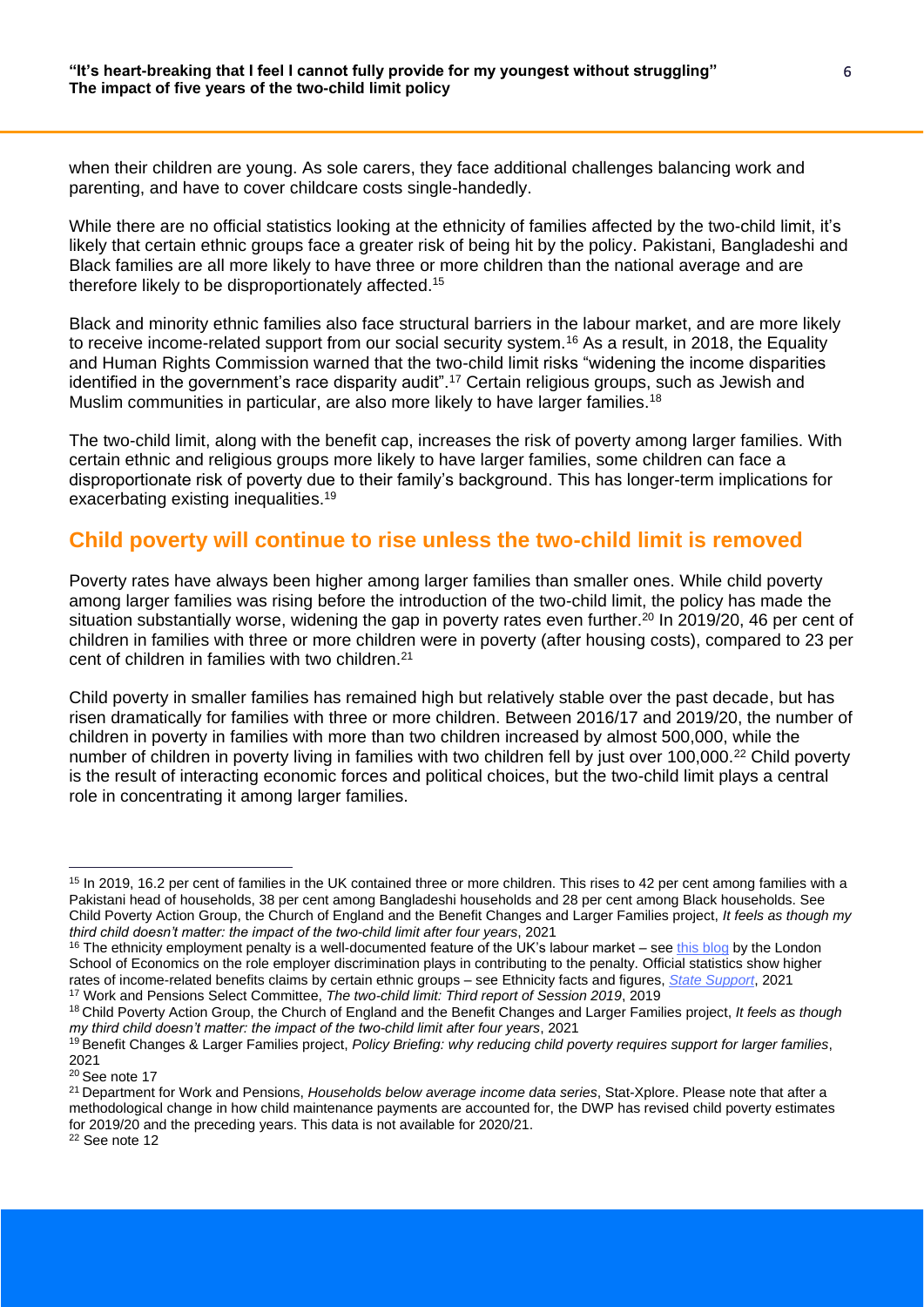While the emergency income support measures brought in during the pandemic  $-$  the £20 a week increase to universal credit in particular – reduced child poverty in 2020/21,<sup>23</sup> this will be entirely reversed as universal credit was subsequently cut by £20 a week and benefits are failing to keep up with the rising cost of living.<sup>24</sup>

Looking ahead, the recent trend of rising poverty among larger families is set to continue as the roll out of the two-child limit affects even more families. From 2023/24 onwards, overall child poverty is predicted to rise – driven almost entirely by increasing poverty among larger families.<sup>25</sup> By 2026/27, over 50 per cent of children in larger families are predicted to be in poverty.<sup>26</sup>

#### **The rationale for the policy doesn't match up to reality and families are suffering the consequences**

The government says the policy means families receiving benefits face the same financial considerations as families supporting themselves solely through work when planning a family. But this wrongly assumes that all children affected by the policy are planned for and born while their parents are receiving benefits.

No family can predict when they might need financial support from our social security system. When that help is needed, their children do not simply disappear or need less. An estimated 15,000 families were affected by the two-child limit for the first time when they lost work during the pandemic and turned to social security.<sup>27</sup> Fortunately, a nationwide economic or health crisis is a rare occurrence. But redundancies, relationship breakdown and spells of ill-health occur regularly, and our social security system should be there to help families make ends meet during those difficult periods.

Families who are forced to seek help from the social security system after such a financial crisis report being shocked by the rules that govern support for their children.

*"People do not have children for money, people have children out of love. When we had our children we didn't do it to claim extra benefits [and] we were both in work. Since having our extra 2 children that do not qualify in a home of 5 children we are struggling beyond belief. Basic needs like shampoo and toilet paper we are going without."*

Not all children are the result of considered family planning, as contraception is not always effective. In these situations, the two-child limit (where parents are aware of it) can put parents into extremely difficult circumstances, forced to weigh up financial considerations against their pregnancy.

*"I got pregnant despite having implant. When I found out it was too late for [an] abortion. I'm struggling since then as I had to give up my work"*

*"I accidentally fell pregnant and in my religion can't have an abortion so I kept the baby but getting by without the essentials it's so hard."*

 $^{23}$  The number of children in poverty in the UK decreased by an estimated 400,000 in 2020/21, although caution is required in interpreting the data due to the impact of the pandemic on data collection. See Department for Work and Pensions, *Households below average income 2020/21*, 2022

<sup>24</sup> Resolution Foundation, *Living Standards Outlook 2022*, 2022

<sup>25</sup> See note 16

<sup>26</sup> See note 16

<sup>27</sup> See note 17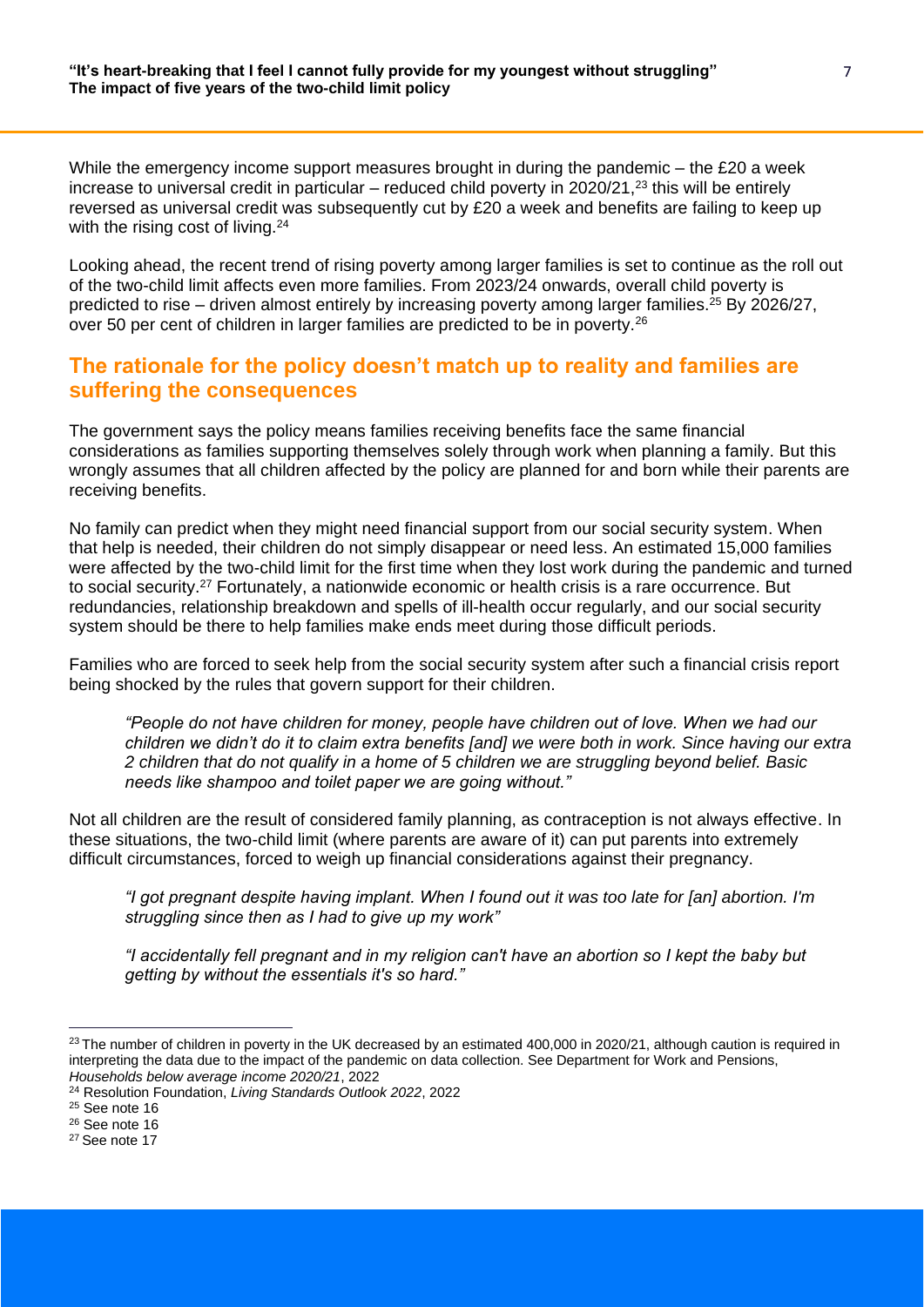The government has also suggested the policy encourages people to work,<sup>28</sup> but the majority (56 per cent) of families affected by the two-child limit are already working and receive in-work benefits to top up their income.<sup>29</sup> Many non-working families affected by the policy will be unable to work because they have very young children or a health condition.

The reality is that the two-child limit creates a significant hole in families' budgets that often can't be plugged by taking on additional hours of paid work. Parents, particularly of younger children, face disadvantages in the labour market because of their caring responsibilities, which can make it harder to enter work or take on additional hours.<sup>30</sup> Even for those who are able to, as highlighted by the Work and Pensions Select Committee, the high cost of childcare means many families will never be able to make up the loss by working additional hours.<sup>31</sup>

These inconsistencies in the rationale for the policy have so far gone unanswered while the two-child limit continues to push families across the UK deeper into poverty. Even if the government was starting from the correct premise, the consequences would be to punish children and leave them and their siblings exposed to a greater risk of poverty. That cannot be right.

### **Conclusion**

Five years of the two-child limit, along with the benefit cap, have driven a rise in poverty among larger families.<sup>32</sup> An estimated 1.4 million children are now affected by the limit and, unless it is abolished, that number will reach 3 million as more children are born under the policy.

The policy breaks the link between what families need and what they receive, and the impact on families can be devastating. Parents do their best to shield their children, but the effect of the financial strain on families' ability to make ends meet is unavoidable.

Children should not be treated differently depending on the number of siblings they have. Yet ultimately, they are paying the price for this policy as it pushes them and their families deeper into poverty.

With the worst of the cost of living crisis yet to hit, we can only expect this to get worse. Inflation is set to remain high throughout the year, and energy bills are expected to rise again by over £800 a year just before winter.<sup>33</sup>

Our social security system should support families and give children the best start in life. The government must remove the two-child limit to allow all children to thrive.

<sup>28</sup> See note 16

<sup>29</sup> See note 3

<sup>30</sup> See note 18

<sup>&</sup>lt;sup>31</sup> See note 16

<sup>32</sup> K Stewart, A Reeves and R Patrick. *A time of need: Exploring the changing poverty risk facing larger families in the UK*, 2021

 $33$  The OBR's central forecast scenario assumes the energy price cap will rise by a further £830 in October 2022. See OBR, *Economic and fiscal outlook - March 2022*, 2022